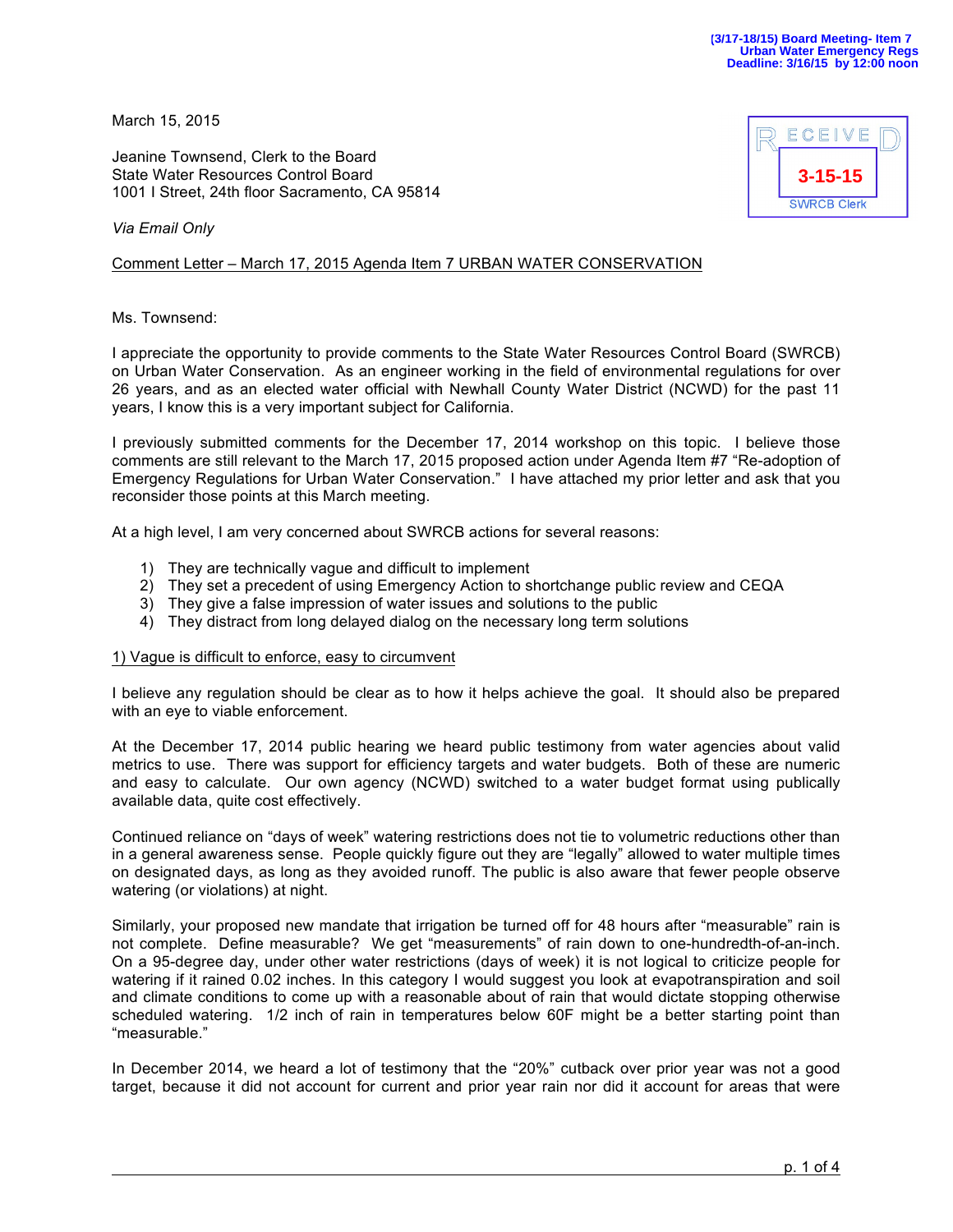already conserving. Some areas have an existing low per-capita use and therefore are already more efficient, numerically, than areas that are more wasteful, yet cut back a higher percentage.

As water agencies, we have a lot of data available to us. Long term, the proper tracking of this requires information similar to water budgets, with climate information and types of use included. Poorly written regulations with ill- thought out or unclear targets will result only in haphazard enforcement and results of questionable quality.

I strongly support using water efficiency targets gallons per capita per day for indoor and outdoor use. Using factors for household size and landscape area with a climate overlay were mentioned in testimony in December 2014 and are a good idea. Use a method that allows water agencies to back out business use and list that in a separate category because different communities have different levels of commerce. Food packaging plants, theme parks, etc. really are not comparable to a "per capita" household use and should be their own category with their own, separate, reduction goals. All of this is doable and will make your data better.

2) Emergency actions circumvent public discussion and CEQA

As a citizen and as an elected official, I strongly dislike emergency actions that are not fully vetted through California Environmental Policy Act and full engagement of all stakeholders.

We heard in December 2014 that many of you went on a tour to Australia with environmental advocacy groups. Have you been able to spend similar amount of time with public water agencies and industry groups to understand the water planning issues we manage? Have you spent a day with an agency such as ours to discuss how we have both invested in water banking projects and budgeted for capital improvements based on customer demand and projections from the Department of Water Resources? This is a complex process. The Association of California Water Agencies and other water working groups spend a lot of time planning and have reasons for what we do, tied to many other mandatory regulations.

When a "short term" regulation is extended (and I fear it will be extended over and over again) you are extending things that impact water operations that were otherwise well thought out and designed. Not all areas of the state need help. Some have failed to plan or outright caused their own problems. If you are trying to assist the citizens of the state, please take time to understand the causes and also understand how your "fixes" are indeed causing their own problems that are not being fully vetted.

For instance, one aspect of that is CEQA. In the south it can get very warm. Los Angeles County and other warm areas are suffering tree losses. Trees help prevent a heat island and reduce power demand due to shade in the summer, and distressed trees become a fire hazard. We also see shifts in wildlife patterns as the animals struggle with reduced natural water AND less water from the urban sources that they use to supplement their needs. Certainly we know other operations such as agriculture or water conveyance, for instance, need to consider "incidental habitat." Reauthorizing emergency regulations may very well cause long term environmental damage in certain areas, but by painting with a broad brush and avoiding CEQA review, no one really knows for sure, including your agency.

Because the drought may very well continue, I urge you and the legislature to immediately open an appropriate formal rulemaking process to work with agencies up and down the state on how efficiency is best achieved. The emergency mandates certainly should not be renewed over and over again even if the drought persists, as it may very well do.

3) False impressions of water issues confuse the public

As I previously pointed out, it is clear that the majority of the general public believes that we are helping California by taking part in these conservation measures. This is no more valid than saying saving a quarter a day is a path to secure retirement savings.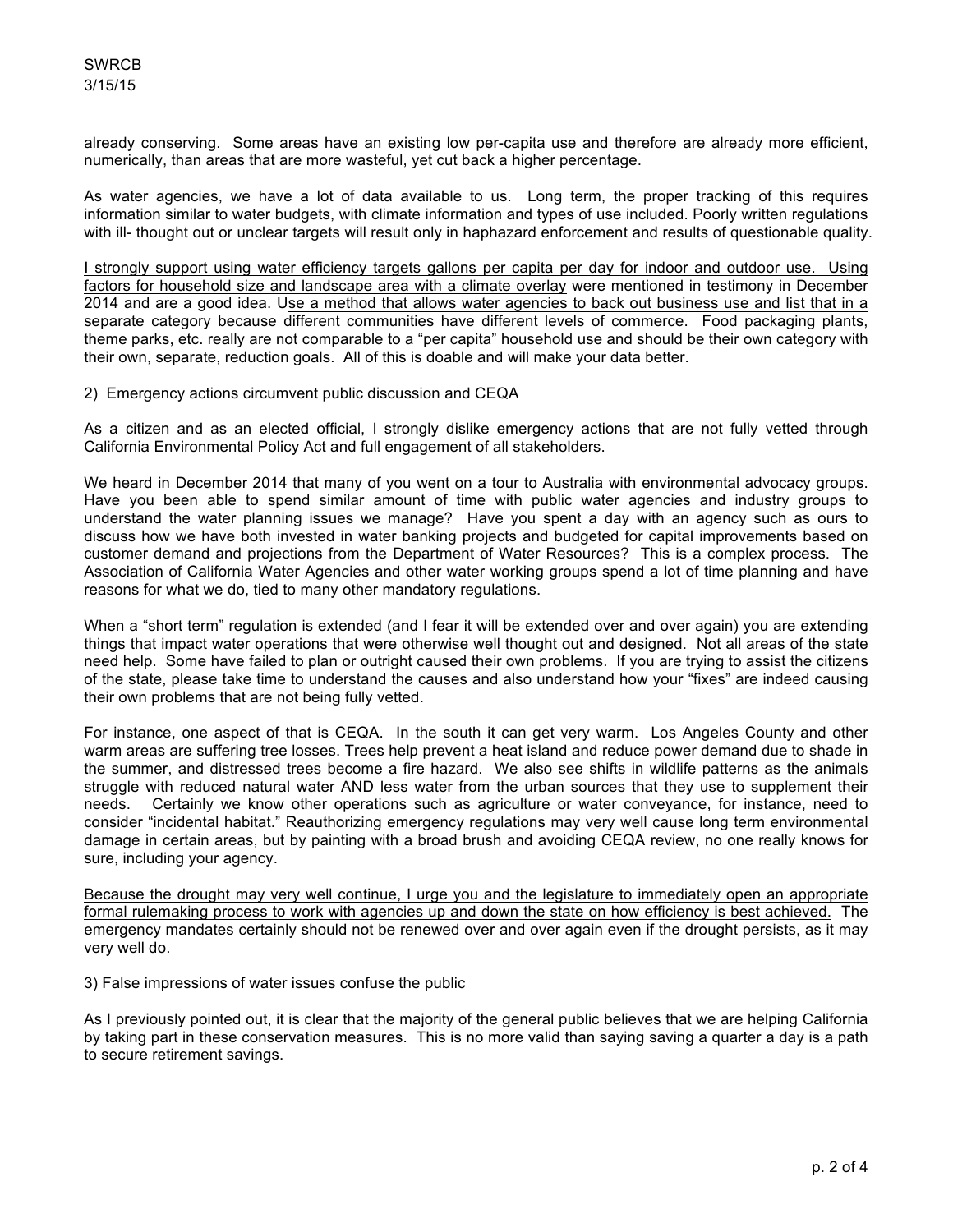## a) Urban conservation is a drop in the bucket

Killing every plant in the State of California will not help the areas that have no water. Not serving water ever again at a restaurant will not help the areas that have no water. They are, at best, a trivial help to extend supply in local communities and are statistically irrelevant statewide.

The reasons for this are volume and infrastructure. Volumetrically, ALL urban landscape is, at best, 15 % of statewide water use. When you remove large landscapes (golf courses, parks, school athletic fields) homeowner impact is near negligible.

## b) Lack of infrastructure contributes to the problem

The central coast and some valleys that struggle have largely overpumped and not invested in outside water resources sufficient to keep up with demand. Even if water resources are "forcibly taken" from other areas that have invested and planned wisely – the means to transport the water does not exist. There are no pipelines to move water from urban areas back to the rural areas that did not fund such pipelines. Urban areas have generally planned wisely, invested heavily, and conserved significantly.

People are under the impression that these actions will "help the state." Certainly it will help our own communities last a little longer in drought conditions. Our area has invested in 3 years of backup supply. 20% conservation extends that to 3.6 years. An area with a one-year supply gains 2  $\frac{1}{2}$  more months supply. This is neither a permanent fix nor does it help with water resource distribution issues.

The media continually runs stories of the San Joaquin subsidence (caused by decades of willing overdraft) or coastal areas (who chose not to connect to aqueducts to limit growth and/or reduce costs) coupled with stories of how we need to "help our state." Your own draft resolution ("Whereas #10") points to struggling communities that have "only 50 gallons of water per day per person." This is followed by "Whereas #12" that deems urban landscaping as something unnecessary and "Whereas #13" that states a generality of "many" reports of excessive water use. Indeed your own "Whereas #11" states that conservation will "provide flexibility for all California communities." These statements imply two falsehoods: urban outdoor water use is bad and curtailing it helps statewide.

With regard to the economic drivers of California and, indeed, where most people live, it is inappropriate to make judgment calls regarding urban water use. Part of attracting and retaining business and maintaining individual households depends on water for business, parks, and yes, homes with trees and landscaping. Both recreation/hospitality and real estate far exceed agriculture as an economic contributor both on a macro level and on an "average citizen" level. Personal finances and jobs depend just as importantly on recreation and real estate as they do on agriculture, yet your wording appears to imply that the "state" has decided outdoor landscape is wasteful. This is arbitrary and capricious opinion that should not continue into long term regulation. Efficient use of water is appropriate use for the need. Defining efficiency should not include judgment calls as to the value of the need itself.

In addition, criticizing and tightening down on urban areas will do absolutely nothing to help communities that are not connected to them by infrastructure. Groundwater aquifers are distinct and separate from neighboring ones. Pipelines and aqueducts exist or don't exist based on both topography and political and economic decisions made by communities.

People and businesses locate in communities that have ample water, parks, and recreational spaces. They pay into the water systems there (and statewide) for a reason. Elected officials in many water agencies have carefully planned for contingencies and set pricing based on the needs of their communities for current year and drought year supply. The areas that have planned well should not be smashed into the mold of those that planned poorly. For those who wish to play "Robin Hood" and redistribute water, there is limited structural means to do so.

Urban water use (20% of the statewide total) is not appropriately cast as the "problem to be fixed" in California's drought. Southern California, for instance, only withdraws 4% of the water from the Sacramento Delta, yet to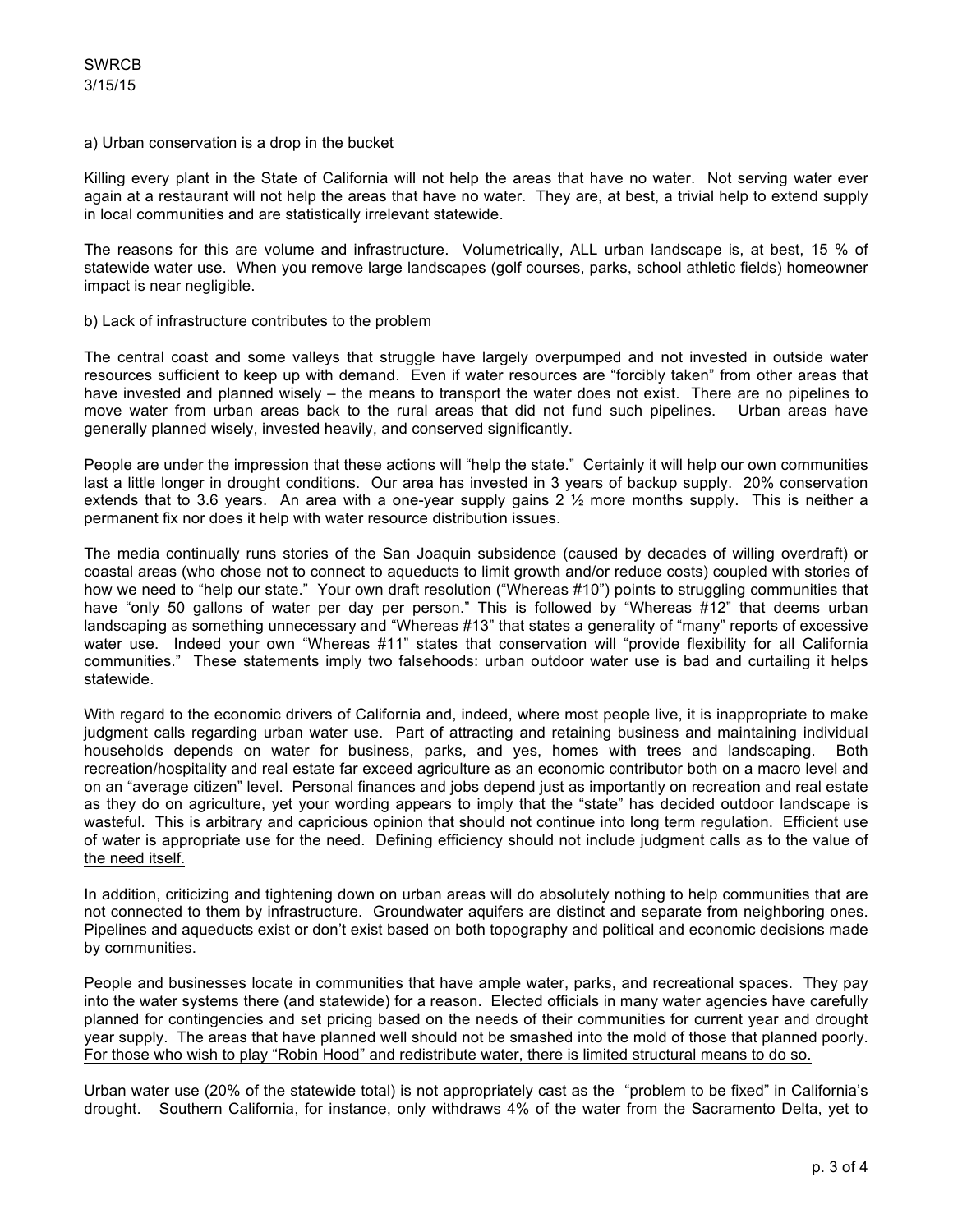hear both SWRCB and the media, urban users are a problem that must be solved. The biggest problem with this is it is a distraction from the real solutions.

4) Distraction drains willpower for long term planning

The public wants to help and they think urban conservation is helping "the state." Not only is that not true, when they are asked to vote on things such as water infrastructure, they believe, from the messaging, that they can just keep "conserving more." A simple glance at newspaper opinion letters validates this.

Continuing focus on urban conservation will do nothing significant to help the State in short or long term drought. We must have both infrastructure projects that reflect the trend toward moisture falling as rain, not snow AND expedite and streamline regulations for water recycling, water recharge, and, ultimately, desalination. (Desalination is extremely costly and power intensive so is likely the last option for added water supply.)

All experts I have heard are predicting more rain and less snow. We are in no position to do anything other than let that go to the ocean as potentially damaging flood flows. Both Northern California (the primary user of the Delta for both flood control and water) and Central and Southern California will benefit from not wasting the rain that is predicted to fall instead of snow. When I was elected to NCWD 11 years ago, I was told we had already been arguing about fixes to the Sacramento Bay Delta for 30 years. Our time and energy and voter awareness needs to be on that and other infrastructure for water management. It's a hard issue. All of us have limited time to make a difference. It is a misuse of regulatory and public time to "feel good" about regulating cups of water at a restaurant while the real fixes are given no sense of urgency.

Water recycling and recharge regulations are also a quagmire. The Integrated Regional Water Management Process (intended to address those things) is often a mess of different agencies, with different rules, spending three or four times the money to get one partially effective project done because the regulations between drinking water, sanitation, recharge, and flood don't work together. This makes projects take longer and cost much more than they need to.

In closing, I urge SWRCB to focus on wise use of California's water. Talk to the water planners, urban businesses and residents about what they need and what would help them. Understand the lack of infrastructure and the many differing agencies that manage components of water under different regulations. Let's not keep piling on feel-good do-little regulations at this critical time. Talking about lawns and cups of water is not only statistically irrelevant, it's a dangerous distraction from the big picture planning that we all must work on NOW to help California long term.

Thank you for your consideration of these comments.

**Maria Gutzeit** Chemical Engineer, Business Owner Elected Director, Newhall County Water District, Since 2003 Current Board Vice President, speaking on my own behalf only

661-670-0332 mgutzeit@compliance-plus.net 24463 Shadeland Drive Newhall, CA 91321

Attachment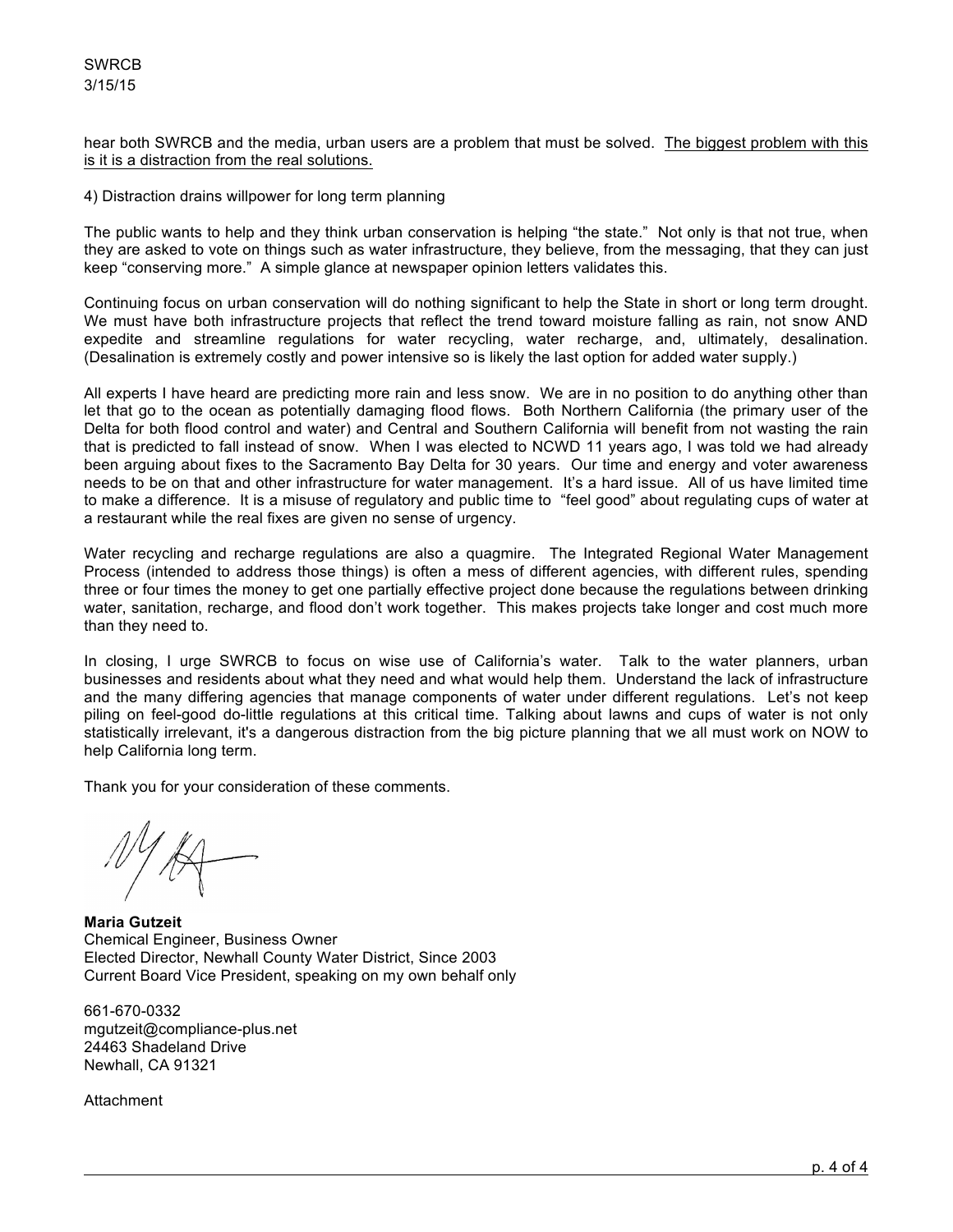December 17, 2014

Jeanine Townsend, Clerk to the Board State Water Resources Control Board 1001 I Street, 24th floor Sacramento, CA 95814

*Via Email Only*

Comment Letter – Urban Water Conservation Workshop

Ms. Townsend:

I appreciate the opportunity to provide comments to the State Water Resources Control Board (SWRCB) on Urban Water Conservation. As an engineer working in the field of environmental regulations for over 26 years, and as an elected water official for the past 11 years, I know this is a very important subject for California. I offer the following comments for consideration:

Water conservation should target areas where most gains can be made. Urban use is 20% of the total in the state. SWRCB actions only targeted public water agencies…. an even smaller portion. A 20% mandate on 20% of the water is, at best, 4% of California's water. Efforts would be better spent on larger uses such as large irrigated areas and agriculture. It is judgmental and distracting to focus on urban landscape when deserts are literally being irrigated for water intensive crops. Urban users dwarf agricultural interests in terms of contributions to the state's jobs and economy and in many areas invest far more for water. The choice of urban users to grow plants, and pay for water projects to do so, should have no more scrutiny than the hospitality and recreation industry's golf courses and parks, or industrial farmers growing rice and strawberries in areas with overdrafted groundwater tables. If SWRCB focus is solely on urban public agencies, a sledgehammer approach is being used to strike a pushpin of a problem.

Emergency regulatory actions do not allow for full public process. There could indeed be negative environmental impacts from watering restrictions. In arid southern California, wildlife at the urban interface depends on irrigation water runoff. Irrigation supports trees that reduce cooling costs and energy demand and support bird populations. The real estate market, gardening and landscape industry, land development, and business users of water can suffer greatly with cutbacks and water supply uncertainty. The emergency action left a much larger group of water users (agriculture) completely unaffected, though many of their areas have the worst overdraft and supply problems. Because of lack of water system connectivity and the structure of water investments, "saving" water in urban areas did nothing to help the areas having shortages, but it appears the public did not understand that. Thorough discussion of equitable public policy, environmental and economic impacts in a proper rulemaking process is necessary.

These actions were unfunded mandates, so little to no budget was available for implementation of a program that reduces water sales and negatively affect our balanced budgets that cover things like capital improvements, maintenance, and debt service.

The public elects public water officials to represent them on water supply. Many officials have engineering, law, finance or water industry backgrounds and work diligently to provide water for their communities. The State Water Resources Control Board should not change governance authority on water supply. Many agencies do quite well at planning for their areas and carefully invest in supplies and long term projects. They should not be treated the same as areas that did not manage their supply well. This is similar to people who have put away retirement savings versus those that did not….it is not fair to dictate actions upon those who have planned appropriately just because some did not.

These actions did not necessarily reduce water use. As customers quickly figured out, the SWRCB mandate for watering day restrictions meant people could water twice as much as long as they did it on